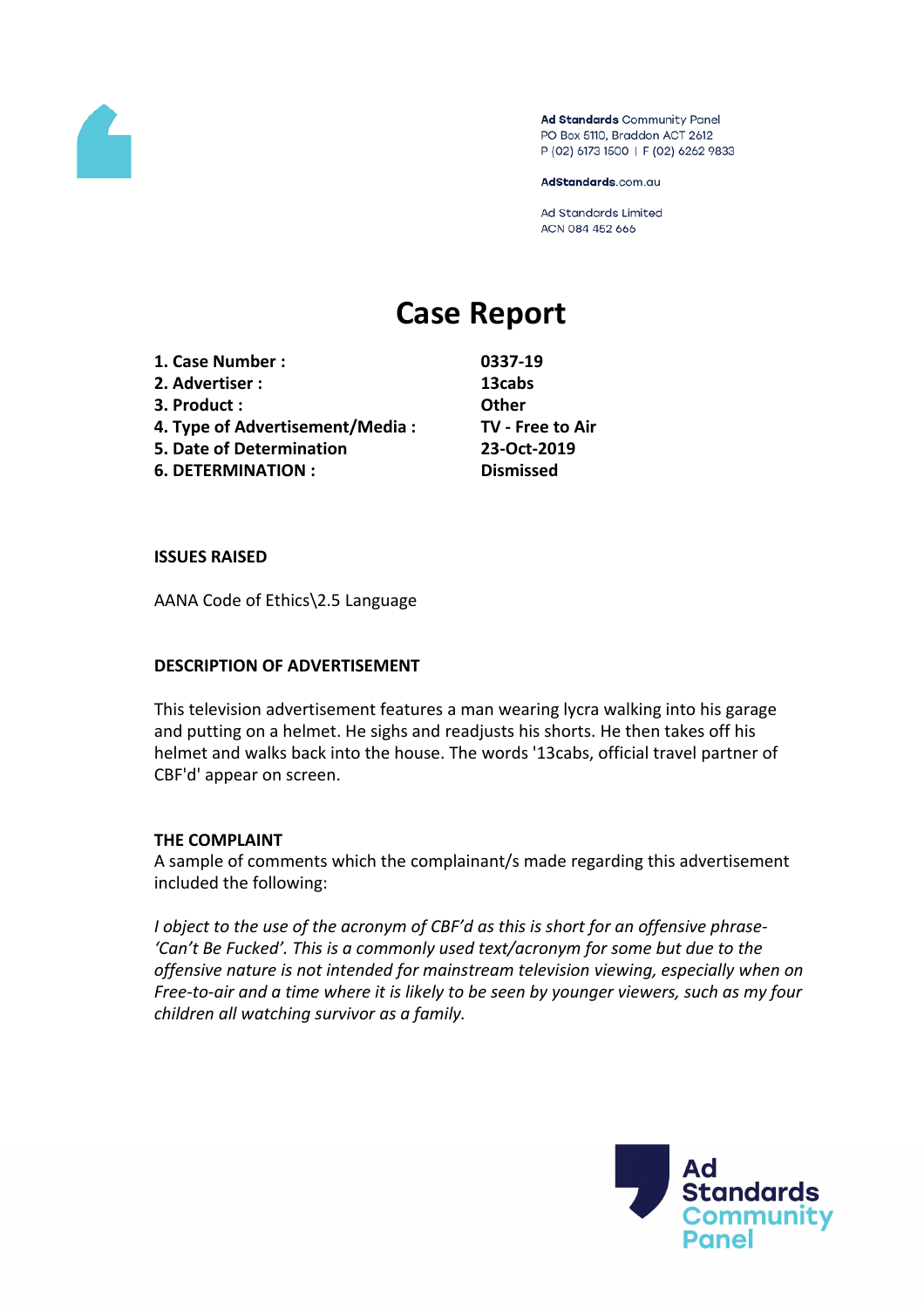

### **THE ADVERTISER'S RESPONSE**

Comments which the advertiser made in response to the complainant/s regarding this advertisement include the following:

*The entirety of this campaign, 'Official Travel Partner of…' is designed to tap into the relevant social commentary of the 13cabs audience group, aged 18 – 55. Therefore, it purposely references themes, trends and language that is commonly used in order to resonate directly with this audience.*

*Clear Ads reviewed all commercials and we have met all of their requirements. Ratings advice was given and has been adhered to. Please find attached Clear Ads' classification of the commercials which are the subject of the complaint.*

*The programming in which these commercials appeared was curated to ensure any themes or content fit within the parameters of the program being watched.*

*Specific Programming information for this commercial is as follows:*

*Survivor:*

*• Survivor Finale, Tue 17th Sep = 19:50 & 20:06 (Syd), 20:25 & 20:51 (Mel), 20:06 & 20:50 (Bri), 19:51 & 20:08 (Ade)*

*• Survivor Finale – only 10.3% of viewers under 18y/o inferring this program is not targeted towards Children*

*• Classification PG*

*In response to complaint case numbers 0337-19 and 0338-19 and the issue raised therein, Section 2.5 – Language of the AANA Code of Ethics Practice Note (November 2018) specifically states:*

*"Words and acronyms that play on the 'f' word, e.g. WTF and LMFAO, but do not use the actual word are normally considered acceptable if used in a light hearted and humorous way, are in subtitle rather than spoken word and are appropriate to the situation."*

*In the commercial titled "CBF'D", no insensitive language is either written or spoken, the commercial is light hearted in nature and the underlying themes are accordingly all suggestive only to ensure that only a mature audience could read into and understand the sub-text. We draw the Community Panel's attention to the attached Clear Ads' classification of the advertisement in which they rated the commercial a 'G'.*

*Whilst we are of the view that our commercial does not breach the AANA's Code of Ethics, we will take into consideration the comments and concerns of the complainant for future advertising and marketing campaigns.*